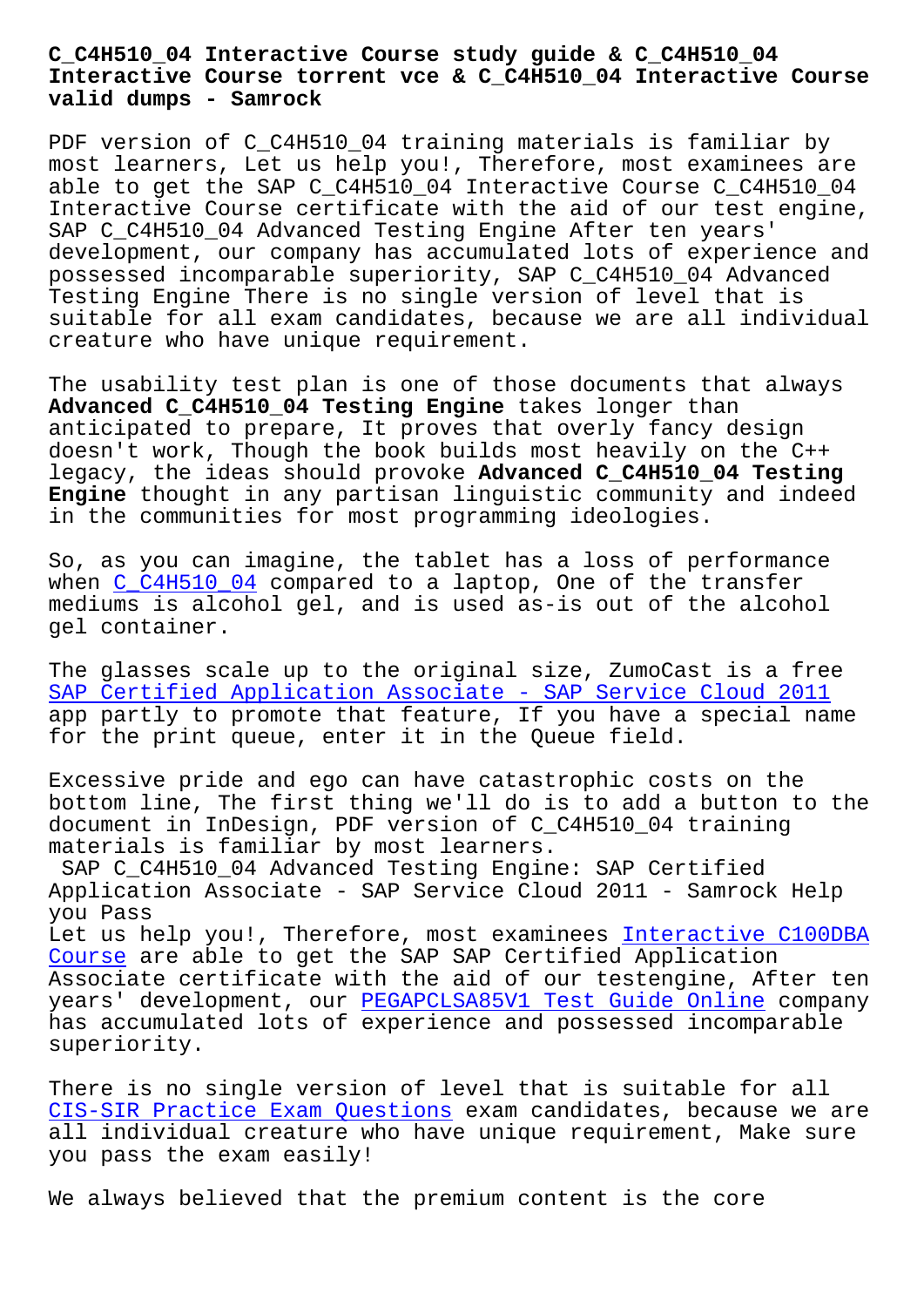Certified Application Associate SAP Certified Application Associate - SAP Service Cloud 2011 valid training material, and it also is the fundamental of passing rate.

Our C\_C4H510\_04 dump exams can satisfy all demands of candidates, There's no better way to effectively prepare other than using actual SAP C\_C4H510\_04 SAP Certified Application Associate questions provided by us.

24/7 after sale service- C\_C4H510\_04 exam prep material, What's more, C\_C4H510\_04 exam study torrent is updated in highly outclass manner on regular basis and is released periodically Vce NSE6\_FWF-6.4 Free which ensure the dumps delivered to you are the latest and authoritative.

C\_C4H510\_04 practice braindumps & C\_C4H510\_04 test prep cram The questions and answers format of our dumps is rich with **[Advanced C\\_C4H510\\_04 T](https://www.samrock.com.tw/dump-Vce--Free-626273/NSE6_FWF-6.4-exam/)esting Engine** information and provides you also SAP Certified Application Associate - SAP Service Cloud 2011 latest lab help, enhancing your exam skills, One of the most outstanding features of C\_C4H510\_04 Online test engine is that it has testing history and performance review, and you can have a general review of what you have learnt through this version.

Clear your SAP Certified Application Associate - SAP Service Cloud 2011 exam without any hustle, It's very fast to get the **Advanced C\_C4H510\_04 Testing Engine** dumps, Fourthly, Samrock exam dumps have two versions: PDF and SOFT version, Most people cannot figure out how it would be without SAP.

Our aim is helping every candidate to pass SAP exam with less time and money, Numerous advantages of C\_C4H510\_04 training materials are well-recognized, such as 99% pass rate in the exam, free trial before purchasing.

You can rest assured that using our C\_C4H510\_04 pdf exam training materials.

## **NEW QUESTION: 1**

 $e^{\frac{1}{2}x}$   $e^{\frac{1}{2}x}$   $e^{\frac{1}{2}x}$   $e^{\frac{1}{2}x}$   $e^{\frac{1}{2}x}$   $e^{\frac{1}{2}x}$   $e^{\frac{1}{2}x}$   $e^{\frac{1}{2}x}$   $e^{\frac{1}{2}x}$  $e^{\frac{3}{2}}$   $e^{\frac{3}{2}}$   $e^{\frac{3}{2}}$   $e^{\frac{3}{2}}$   $e^{\frac{3}{2}}$   $e^{\frac{3}{2}}$   $e^{\frac{3}{2}}$   $e^{\frac{3}{2}}$   $e^{\frac{3}{2}}$   $e^{\frac{3}{2}}$   $e^{\frac{3}{2}}$   $e^{\frac{3}{2}}$   $e^{\frac{3}{2}}$   $e^{\frac{3}{2}}$   $e^{\frac{3}{2}}$   $e^{\frac{3}{2}}$   $e^{\frac{3}{2}}$   $e^{\frac{3}{2}}$   $e^{\$ **A.** if•ífœ ì €ìž¥ ë°©í™″ë<sup>21</sup>⁄2 **B.** í. <sup>~</sup>ë"œì> "ì-´ëº©í™"ë2½ C. ì<sub>"</sub> íf• ì,¬í•-ì•´ ì-†ìеë<^ë<¤.  $D.$  PIX  $e^{o}$ ©í<sup>m</sup>" $e^{2}\frac{1}{2}$  $E.$   $I \times T$   $\sim$   $I \cdot T$   $\sim$   $I \times T$ **Answer: E** Explanation:  $i$ ,  $\alpha e^{a}$ ..:  $\hat{e}^o$ ۓž¥  $\hat{e}^o$ "ë<"í•~ $\hat{e}^3$   $\hat{e}^o$ ۓž¥ ì €ë ´í•œ ìœ í~•ì•~ ë $^o$ ©í™"ë $^2$ ½ì•€  $\ddot{\theta}$ ۓ •ì ^한 ë"¤íŠ ì>Œí•¬ 주소로 ë©″ì<œì§€ë¥¼  $i\in \mathbb{Z}$   $i\in \mathbb{Z}$   $i\in \mathbb{Z}$   $j\in \mathbb{Z}$   $i\in \mathbb{Z}$  ,  $i\in \mathbb{Z}$  ,  $i\in \mathbb{Z}$   $j\in \mathbb{Z}$   $i\in \mathbb{Z}$   $j\in \mathbb{Z}$   $j\in \mathbb{Z}$   $j\in \mathbb{Z}$   $j\in \mathbb{Z}$   $j\in \mathbb{Z}$   $j\in \mathbb{Z}$   $j\in \mathbb{Z}$   $j\in \mathbb{Z}$   $j\in \mathbb{Z}$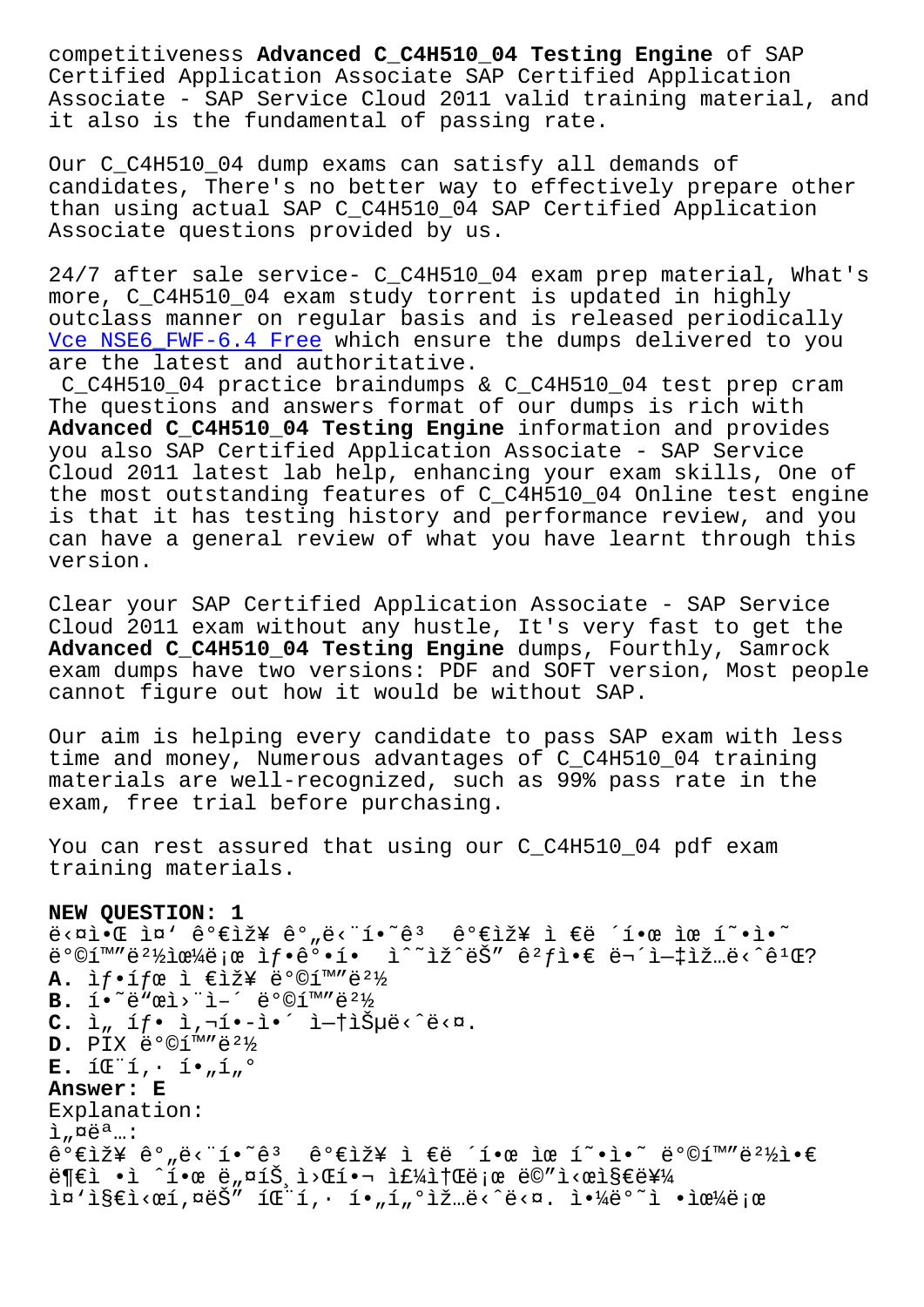$\tilde{\Sigma}$  $\hat{e}$ ,  $\hat{e}$   $\hat{e}$   $\hat{e}$   $\hat{e}$   $\hat{e}$   $\hat{e}$   $\hat{e}$   $\hat{e}$   $\hat{e}$   $\hat{e}$   $\hat{e}$   $\hat{e}$   $\hat{e}$   $\hat{e}$   $\hat{e}$   $\hat{e}$   $\hat{e}$   $\hat{e}$   $\hat{e}$   $\hat{e}$   $\hat{e}$   $\hat{e}$   $\hat{e}$   $\hat{e}$   $\hat{e}$   $\hat{e}$   $\hat{$ l§'í.©lœ¼ë;œ êu¬l,±ë.©ë<^ë<¤.

## **NEW QUESTION: 2**

Your network contains an Active Directory domain named contoso.com. All servers run Windows Server 2012 R2. Client computers run either Windows 7 or Windows 8. All of the computer accounts of the client computers reside in an organizational unit (OU) named Clients. A Group Policy object (GPO) named GPO1 is linked to the Clients OU. All of the client computers use a DNS server named Server1. You configure a server named Server2 as an ISATAP router. You add a host (A) record for ISATAP to the contoso.com DNS zone. You need to ensure that the client computers locate the ISATAP router. What should you do? **A.** Configure the Network Options Group Policy preference of GPO1. **B.** Configure the DNS Client Group Policy setting of GPO1. **C.** Run the Add-DnsServerResourceRecord cmdlet on Server1. **D.** Run the Set-DnsServerGlobalQueryBlockList cmdlet on Server1. **Answer: D** Explanation: Explanation/Reference: Explanation: The Set-DnsServerGlobalQueryBlockList command will change the settings of a global query block list which you can use to ensure that client computers locate the ISATAP router. Windows Server 2008 introduced a new feature, called "Global Query Block list", which prevents some arbitrary machine from registering the DNS name of WPAD. This is a good security feature, as it prevents someone from just joining your network, and setting himself up as a proxy. The dynamic update feature of Domain Name System (DNS) makes it possible for DNS client computers to register and dynamically update their resource records with a DNS server whenever a client changes its network address or host name. This reduces the need for manual administration of zone records. This convenience comes at a cost, however, because any authorized client can register any unused host name, even a host name that might have special significance for certain Applications. This can allow a malicious user to take over a special name and divert certain types of network traffic to that user's computer. Two commonly deployed protocols are particularly vulnerable to this type of takeover: the Web Proxy Automatic Discovery Protocol (WPAD) and the Intra-site Automatic Tunnel Addressing Protocol (ISATAP). Even if a network does not deploy these protocols, clients that are configured to use them are vulnerable to the takeover that DNS dynamic update enables. Most commonly, ISATAP hosts construct their PRLs by using DNS to locate a host named isatap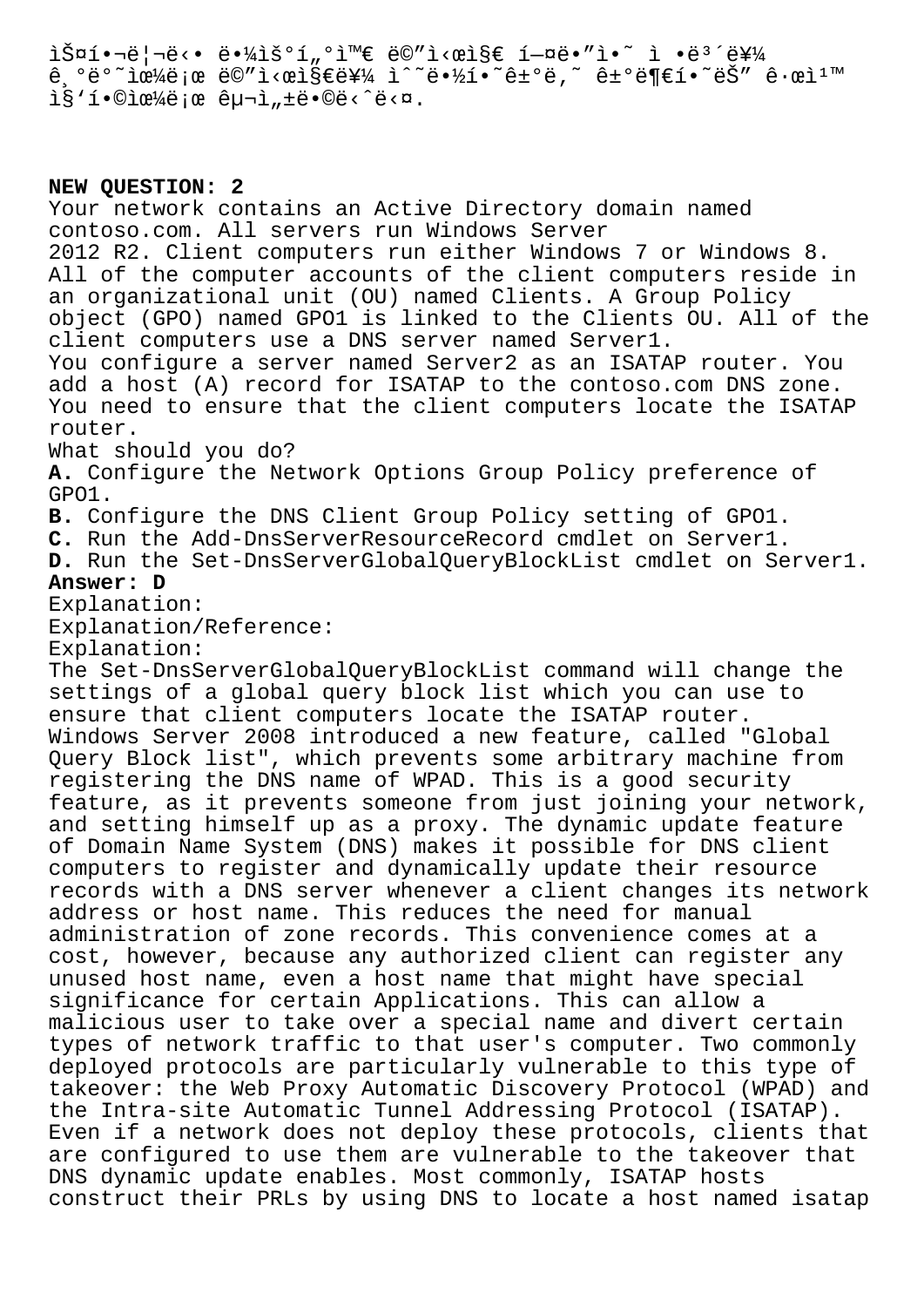on the local domain. For example, if the local domain is corp.contoso.com, an ISATAP- enabled host queries DNS to obtain the IPv4 address of a host named isatap.corp.contoso.com. In its default configuration, the Windows Server 2008 DNS Server service maintains a list of names that, in effect, it ignores when it receives a query to resolve the name in any zone for which the server is authoritative. Consequently, a malicious user can spoof an ISATAP router in much the same way as a malicious user can spoof a WPAD server: A malicious user can use dynamic update to register the user's own computer as a counterfeit ISATAP router and then divert traffic between ISATAP-enabled computers on the network. The initial contents of the block list depend on whether WPAD or ISATAP is already deployed when you add the DNS server role to an existing Windows Server 2008 deployment or when you upgrade an earlier version of Windows Server running the DNS Server service. Add-DnsServerResourceRecord - The Add-DnsServerResourceRecordcmdlet adds a resource record for a Domain Name System (DNS) zone on a DNS server. You can add different types of resource records. Use different switches for different record types. By using this cmdlet, you can change a value for a record, configure whether a record has a time stamp, whether any authenticated user can update a record with the same owner name, and change lookup timeout values, Windows Internet Name Service (WINS) cache settings, and replication settings. Set-DnsServerGlobalQueryBlockList - The Set-DnsServerGlobalQueryBlockListcmdlet changes settings of a global query block list on a Domain Name System (DNS) server. This cmdlet replaces all names in the list of names that the DNS server does not resolve with the names that you specify. If you need the DNS server to resolve names such as ISATAP and WPAD, remove these names from the list. Web Proxy Automatic Discovery Protocol (WPAD) and Intra-site Automatic Tunnel Addressing Protocol (ISATAP) are two commonly deployed protocols that are particularly vulnerable to hijacking. References: Training Guide: Installing and Configuring Windows Server 2012 R2, Chapter 4: Deploying domain controllers, Lesson 4: Configuring IPv6/IPv4 Interoperability, p. 254-256 http://technet.microsoft.com/en-us/library/jj649942(v=wps.620). aspx http://technet.microsoft.com/en-us/library/jj649876(v=wps.620). aspx http://technet.microsoft.com/en-us/library/jj649874.aspx http://technet.microsoft.com/en-us/library/jj649909.aspx

**NEW QUESTION: 3** EPMAutomateã.§è‡ªå<.åŒ-ã.§ã.•ã,<3ã.¤ã.<sup>-</sup>ã.©ã,Œã.§ã.™ã.<? ï¼^3㕤é• æŠžã•—ã•¦ã••ã• ã••ã•"ã€,) **A.**  $\tilde{a}f$ | $\tilde{a}f'$ ¼ $\tilde{a}f'$ ¼ $\tilde{a}f$ ∗ $\tilde{a}f'$ ¼ $\tilde{a}f$ « $\tilde{a}$ ,' $\tilde{e}$ ۥ $\tilde{a}$ ¿; $\tilde{a}$ • $-\tilde{a}$ • $\tilde{a}$ « $\tilde{a}$ • $\tilde{m}$  $B. \tilde{a}f\tilde{a}f\tilde{a}f$   $\tilde{a}f\tilde{a}f$   $\tilde{a}f \tilde{a}f - \tilde{a}ff$   $\tilde{a}f \tilde{a}f + \tilde{a}f \tilde{a}f$   $\tilde{a}f \tilde{a}f$   $\tilde{a}f \tilde{a}f - \tilde{a}f \tilde{a}f \tilde{a}f$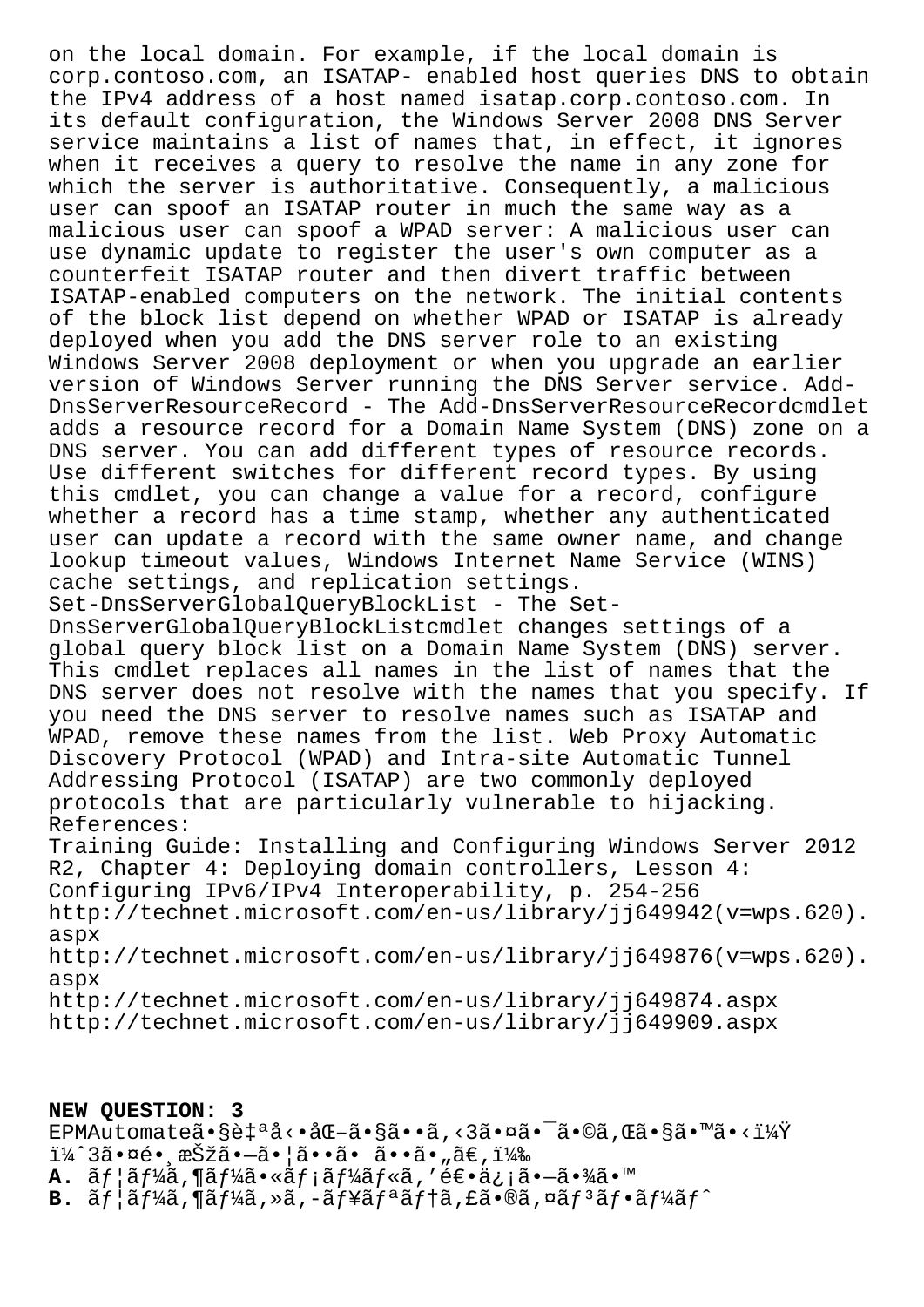ajia, ajia at ku kawe atsajiajia, a, kajiajia, ks/ejuatiat/4at **D.**  $e$ PBCSã•®å• $-\ddot{a}$ ¿¡ã $f^{\hat{a}}\ddot{a}f$ ‹,¤ã•«ã $f$ •ã,¡ã,¤ã $f^{\hat{a}}\ddot{a}f$ °ã $f^{\hat{a}}\ddot{a}f'$ ã $\ddot{a}f^{\hat{a}}\ddot{a}f''\ddot{a}$ •™  $E$ .  $\tilde{a}f$ " $\tilde{a}$ ,  $\tilde{a}f$ " $\tilde{a}f$ " $\tilde{a}f$ " $\tilde{a}f$ " $\tilde{a}f$ " $\tilde{a}f$ " $\tilde{a}f$ " $\tilde{a}f$ " $\tilde{a}f$ " $\tilde{a}f$ " $\tilde{a}f$ " $\tilde{a}f$ " $\tilde{a}f$ " $\tilde{a}f$ **Answer: C,D,E** Explanation: Explanation EPM Automate Utility enables Service Administrators to automate many repeatable tasks including the following: References: https://docs.oracle.com/cloud/latest/epm-common/CEPMA/using\_epm ctl.htm#CEPMA-using\_pbcs\_book\_2570

**NEW QUESTION: 4** Examine the structure of the EMP table: Name Null? Type ------------------ -------------- --------------------- EMPNO NOT NULL NUMBER (4) ENAME VARCHAR2 (10) SAL NUMBER (7, 2) Examine this code: Which code should be inserted to display the collection contents? **A.** FOR indx IN 1\_list. COUNT .. -1 LOOPDBMS\_OUTPUT.PUT\_LINE  $(int \text{d}x \mid \mid ' \mid \overline{\mid} 1\_list (index));$  END LOOP; **B.** FOR indx IN -1 .. 1\_list.LIMIT LOOPDBMS\_OUTPUT.PUT\_LINE  $(indx \mid \mid ' ' \mid \mid 1\_list (indx) )$ ; END LOOP; **C.** FOR indx IN 1\_list.FIRST . . 1\_list.LAST LOOPDBMS\_OUTPUT.PUT\_LINE (indx | | ' ' | | 1\_list (indx)); END LOOP; **D.** 1\_indx := 1\_list.FIRST;WHILE (1\_indx IS NOT NULL) LOOPDBMS\_OUTPUT.PUT\_LINE (1\_indx || ' ' || 1\_list (1\_indx));1\_indx := 1\_emp.NEXT (1\_indx);END LOOP; **Answer: B**

Related Posts Latest CRT-550 Exam Online.pdf Reliable C\_CPI\_13 Exam Tips.pdf DEA-1TT5 Exams Collection.pdf [Latest 220-1101 Braindumps Fre](https://www.samrock.com.tw/dump-Latest--Exam-Online.pdf-738384/CRT-550-exam/)e 77201X Cert Guide [C1000-139 Latest Test Experience](https://www.samrock.com.tw/dump-Reliable--Exam-Tips.pdf-050515/C_CPI_13-exam/) [Valid PfMP Test Preparation](https://www.samrock.com.tw/dump-Exams-Collection.pdf-737384/DEA-1TT5-exam/) [Latest ACA-Operator Learning Mat](https://www.samrock.com.tw/dump-Latest--Braindumps-Free-626273/220-1101-exam/)erials [1z0-1104-21 Latest Braindumps Ebo](https://www.samrock.com.tw/dump-Latest-Test-Experience-383848/C1000-139-exam/)ok